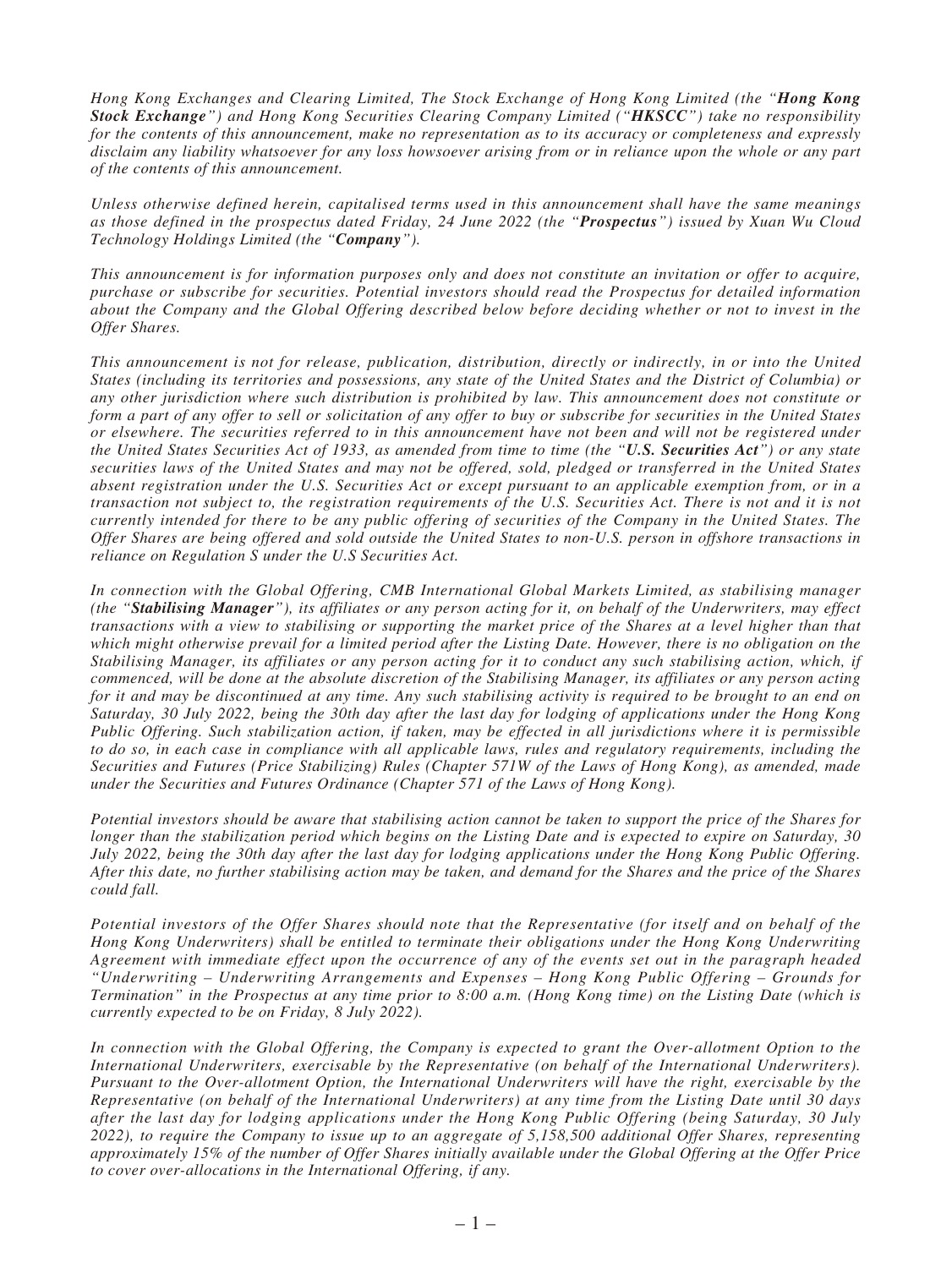

# **Xuan Wu Cloud Technology Holdings Limited**

**玄武雲科技控股有限公司**

*(Incorporated in the Cayman Islands with limited liability)*

# **GLOBAL OFFERING**

|                | 34,390,500 Shares (subject to<br>the Over-allotment Option)                                                                                                                                                                                                           |
|----------------|-----------------------------------------------------------------------------------------------------------------------------------------------------------------------------------------------------------------------------------------------------------------------|
|                | 3,440,000 Shares (subject to reallocation)                                                                                                                                                                                                                            |
|                | 30,950,500 Shares                                                                                                                                                                                                                                                     |
|                | (subject to reallocation and the<br><b>Over-allotment Option</b> )                                                                                                                                                                                                    |
|                | HK\$6.91 per Offer Share (payable in full<br>on application in Hong Kong dollars,<br>subject to refund, plus brokerage of $1\%$ ,<br>SFC transaction levy of 0.0027%, FRC<br>transaction levy of 0.00015% and Hong<br>Kong Stock Exchange trading fee of<br>$0.005\%$ |
| $\ddot{\cdot}$ | US\$0.0001 per Share                                                                                                                                                                                                                                                  |
|                | 2392                                                                                                                                                                                                                                                                  |
|                |                                                                                                                                                                                                                                                                       |

*Sole Sponsor, Joint Global Coordinator, Joint Bookrunner and Joint Lead Manager*



*Joint Global Coordinators, Joint Bookrunners and Joint Lead Managers*

L<mark>华泰国际</mark> **CITIC SECURITIES** 

*Joint Bookrunners and Joint Lead Managers*



*Joint Lead Manager*

**2 利弗莫尔证券**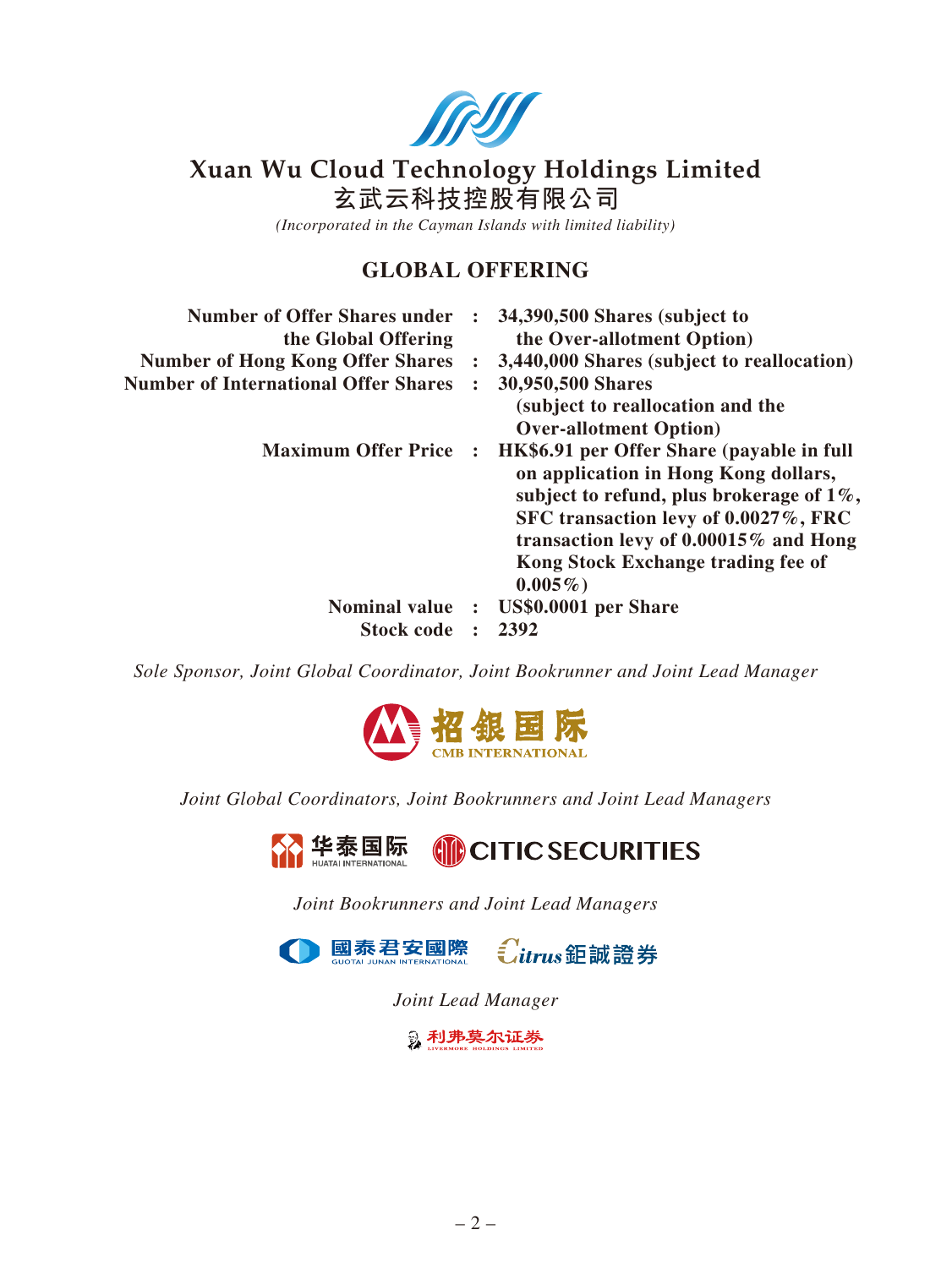#### **IMPORTANT NOTICE TO INVESTORS: FULLY ELECTRONIC APPLICATION PROCESS**

**We have adopted a fully electronic application process for the Hong Kong Public Offering. We will not provide printed copies of the Prospectus or printed copies of any application forms to the public in relation to the Hong Kong Public Offering.**

**The Prospectus is available at the website of the Hong Kong Stock Exchange at www.hkexnews.hk** under the *"HKEXnews > New Listings > New Listing Information"* section, and our website at **cloud.wxchina.com**. If you require a printed copy of the Prospectus, you may download and print from the website addresses above.

To apply for the Hong Kong Offer Shares, you may:

- (1) apply online through the **White Form eIPO** service at **www.eipo.com.hk**; or
- (2) apply through CCASS EIPO service to electronically cause HKSCC Nominees to apply on your behalf, including by:
	- i. instructing your **broker or custodian** who is a CCASS Clearing Participant or a CCASS Custodian Participant to give **electronic application instructions** via CCASS terminals to apply for the Hong Kong Offer Shares on your behalf; or
	- ii. (if you are an existing **CCASS Investor Participant**) giving **electronic application instructions** through the CCASS Internet System (**https://ip.ccass.com**) or through the CCASS Phone System by calling +852 2979 7888 (using the procedures in HKSCC's "An Operating Guide for Investor Participants" in effect from time to time). HKSCC can also input **electronic application instructions** for CCASS Investor Participants through HKSCC's Customer Service Centre at 1/F, One & Two Exchange Square, 8 Connaught Place, Central, Hong Kong by completing an input request.

If you have any question about the application for the Hong Kong Offer Shares, you may call the enquiry hotline of our Hong Kong Share Registrar and **White Form eIPO** Service Provider, Computershare Hong Kong Investor Services Limited, at +852 2862 8600 on the following dates:

|                                                  | Friday, 24 June 2022 $-$ 9:00 a.m. to 9:00 p.m. |
|--------------------------------------------------|-------------------------------------------------|
| Monday, 27 June 2022 - 9:00 a.m. to 9:00 p.m.    |                                                 |
| Tuesday, 28 June 2022 - 9:00 a.m. to 9:00 p.m.   |                                                 |
| Wednesday, 29 June 2022 - 9:00 a.m. to 9:00 p.m. |                                                 |
| Thursday, 30 June 2022 - 9:00 a.m. to 12:00 noon |                                                 |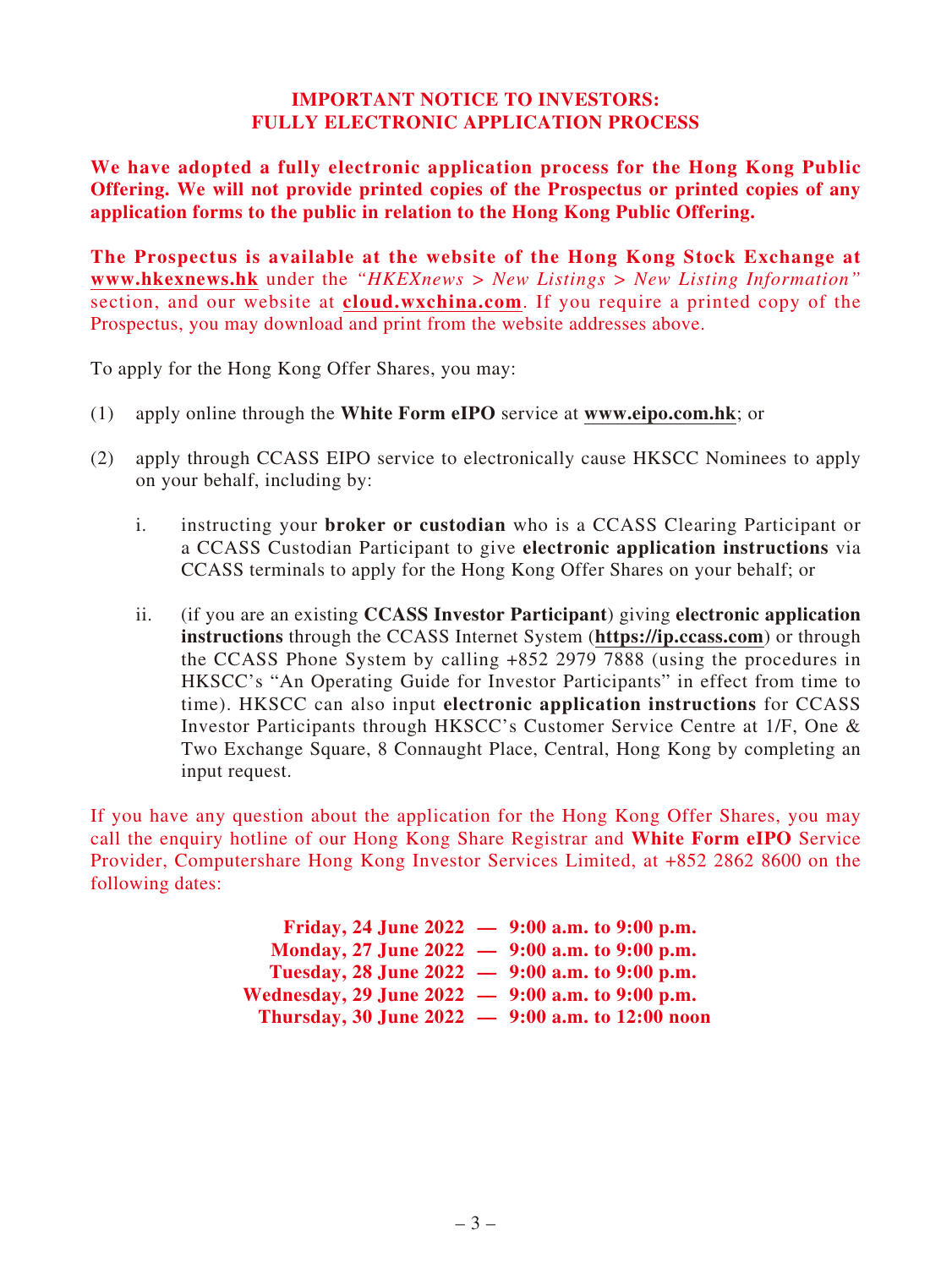We will not provide any physical channels to accept any application for the Hong Kong Offer Shares by the public. The contents of the electronic version of the Prospectus are identical to the printed Prospectus as registered with the Registrar of Companies in Hong Kong pursuant to Section 342C of the Companies (Winding Up and Miscellaneous Provisions) Ordinance.

If you are an **intermediary**, **broker** or **agent**, please remind your customers, clients or principals, as applicable, that the Prospectus is available online at the website addresses above.

Please refer to the section headed "How to Apply for Hong Kong Offer Shares" in the Prospectus for further details of the procedures through which you can apply for the Hong Kong Offer Shares electronically.

Your application through the **White Form eIPO** service or the **CCASS EIPO** service must be for a minimum of 500 Hong Kong Offer Shares and in one of the numbers set out in the table. You are required to pay the amount next to the number you select.

# **Xuan Wu Cloud Technology Holdings Limited**

### **(Stock Code: 2392) (HK\$6.91 per Hong Kong Offer Share) NUMBER OF HONG KONG OFFER SHARES THAT MAY BE APPLIED FOR AND PAYMENTS**

| No. of Hong<br><b>Kong Offer</b><br><b>Shares</b><br>applied for | Amount<br>payable on<br>application<br>HK\$ | No. of Hong<br><b>Kong Offer</b><br><b>Shares</b><br>applied for | Amount<br>payable on<br>application<br>HK\$ | No. of Hong<br><b>Kong Offer</b><br><b>Shares</b><br>applied for | Amount<br>payable on<br>application<br>HK\$ | No. of Hong<br><b>Kong Offer</b><br><b>Shares</b><br>applied for | Amount<br>payable on<br>application<br>HK\$ |
|------------------------------------------------------------------|---------------------------------------------|------------------------------------------------------------------|---------------------------------------------|------------------------------------------------------------------|---------------------------------------------|------------------------------------------------------------------|---------------------------------------------|
| 500                                                              | 3,489.82                                    | 7,000                                                            | 48,857.50                                   | 50,000                                                           | 348,982.13                                  | 700,000                                                          | 4,885,749.71                                |
| 1,000                                                            | 6,979.65                                    | 8,000                                                            | 55,837.13                                   | 60,000                                                           | 418,778.54                                  | 800,000                                                          | 5,583,713.95                                |
| 1,500                                                            | 10,469.47                                   | 9,000                                                            | 62,816.78                                   | 70,000                                                           | 488,574.98                                  | 900,000                                                          | 6,281,678.19                                |
| 2,000                                                            | 13,959.28                                   | 10,000                                                           | 69,796.43                                   | 80,000                                                           | 558,371.40                                  | 1,000,000                                                        | 6,979,642.44                                |
| 2,500                                                            | 17,449.11                                   | 15,000                                                           | 104,694.64                                  | 90,000                                                           | 628,167.82                                  | 1,100,000                                                        | 7,677,606.68                                |
| 3,000                                                            | 20,938.93                                   | 20,000                                                           | 139,592.85                                  | 100,000                                                          | 697,964.25                                  | 1,200,000                                                        | 8,375,570.92                                |
| 3,500                                                            | 24,428.75                                   | 25,000                                                           | 174,491.06                                  | 200,000                                                          | 1,395,928.48                                | 1,300,000                                                        | 9,073,535.16                                |
| 4,000                                                            | 27,918.57                                   | 30,000                                                           | 209,389.28                                  | 300,000                                                          | 2,093,892.73                                | 1,400,000                                                        | 9,771,499.41                                |
| 4,500                                                            | 31,408.39                                   | 35,000                                                           | 244,287.48                                  | 400,000                                                          | 2,791,856.98                                | 1,500,000                                                        | 10,469,463.66                               |
| 5,000                                                            | 34,898.21                                   | 40,000                                                           | 279,185.69                                  | 500,000                                                          | 3,489,821.22                                | 1,600,000                                                        | 11,167,427.89                               |
| 6,000                                                            | 41,877.85                                   | 45,000                                                           | 314,083.92                                  | 600,000                                                          | 4,187,785.46                                |                                                                  | 1,720,000 <sup>(1)</sup> 12,004,984.99      |

(1) Maximum number of Hong Kong Offer Shares you may apply for.

No application for any other number of the Hong Kong Offer Shares will be considered and any such application is liable to be rejected.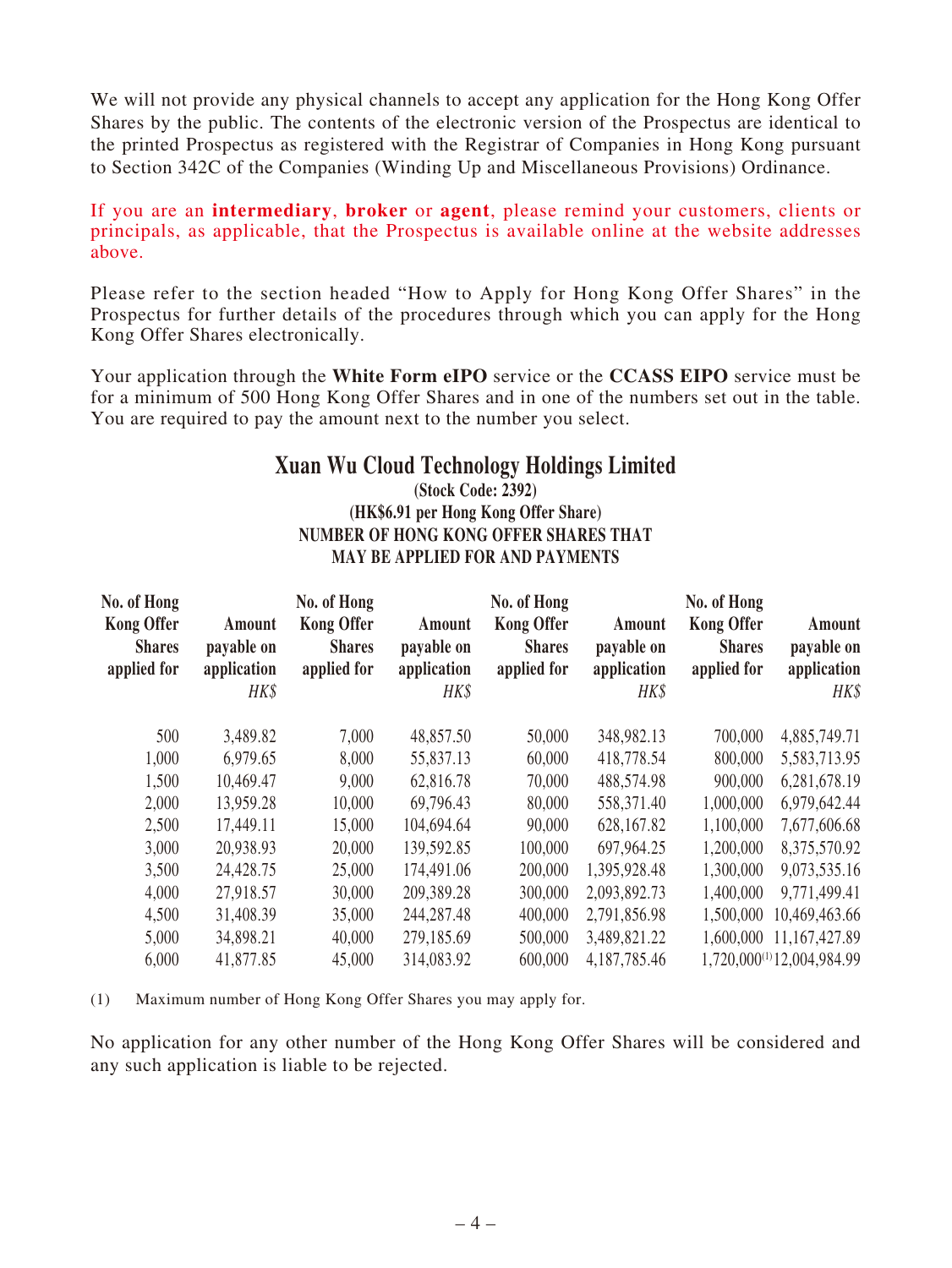# **THE LISTING APPLICATION**

We have applied to the Listing Committee for the granting of the listing of, and permission to deal in, the Shares in issue and to be issued pursuant to the Capitalisation Issue and Global Offering (including any Shares which may be issued pursuant to the exercise of the Overallotment Option).

#### **STRUCTURE OF THE GLOBAL OFFERING**

The Global Offering comprises:

- the Hong Kong Public Offering of initially 3,440,000 Shares (subject to reallocation) in Hong Kong, representing approximately 10% of the total number of Offer Shares initially available under the Global Offering, and
- the International Offering of an aggregate of initially 30,950,500 Shares (subject to reallocation and the Over-Allotment Option) outside the United States in reliance on Regulation S, representing approximately 90% of the total number of Offer Shares initially available under the Global Offering.

The allocation of the Offer Shares between the Hong Kong Public Offering and the International Offering will be subject to reallocation as described in the section headed "Structure of the Global Offering" in the Prospectus.

In particular, subject to the requirements under Practice Note 18 of the Listing Rules and Guidance Letter HKEX-GL91-18, the Representative may, at its sole discretion, reallocate Offer Shares from the International Offering to the Hong Kong Public Offering to satisfy valid applications in Pool A and Pool B under the Hong Kong Public Offering. In accordance with Guidance Letter HKEX-GL91-18 issued by the Hong Kong Stock Exchange, if such allocation is done other than pursuant to the clawback mechanism as described in the section headed "Structure of the Global Offering – The Hong Kong Public Offering – Reallocation and clawback", (i) the maximum total number of Offer Shares that may be allocated to the Hong Kong Public Offering following such reallocation shall be not more than 6,880,000 Shares, representing approximately 20% of the total number of Offer Shares initially available under the Global Offering, and (ii) the final Offer Price shall be fixed at HK\$4.93 per Offer Share, being the low-end of the indicative Offer Price range set out in the Prospectus.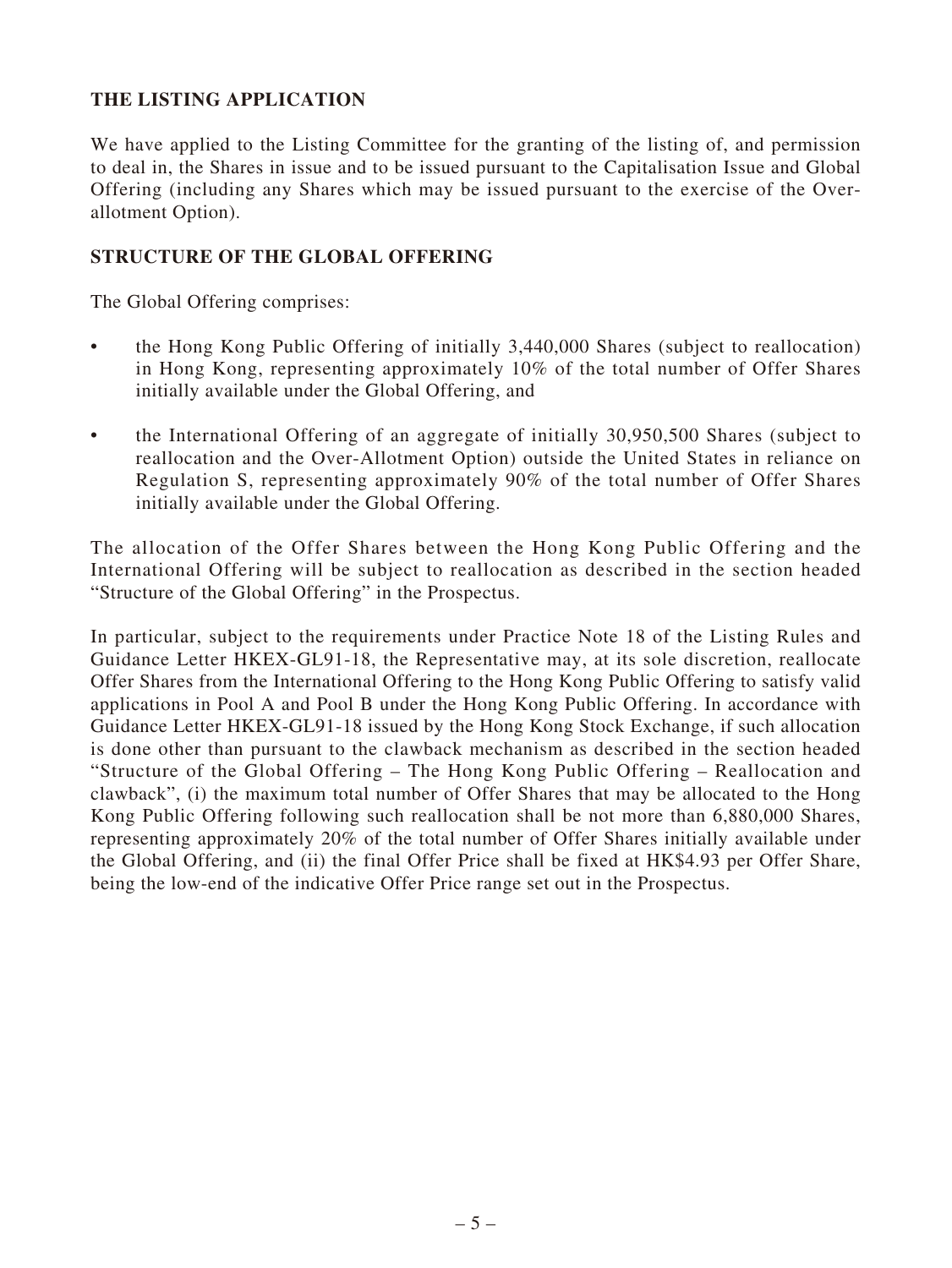In connection with the Global Offering and pursuant to the International Underwriting Agreement, the Company is expected to grant to the International Underwriters, exercisable by the Representative on behalf of the International Underwriters, the Over-allotment Option, at any time from the Listing Date until Saturday, 30 July 2022, being the 30th day after the last day for lodging applications under the Hong Kong Public Offering, to require the Company to issue and allot up to 5,158,500 additional Offer Shares, representing approximately 15% of the Offer Shares initially available under the Global Offering, at the Offer Price, to cover over-allocations in the International Offering, if any. In the event the Over-allotment Option is exercised, we will make an announcement which will be posted on the website of the Hong Kong Stock Exchange (**www.hkexnews.hk**) and on our website (**cloud.wxchina.com**), respectively.

# **PRICING**

The Offer Price will not be more than HK\$6.91 per Offer Share and is expected to be not less than HK\$4.93 per Offer Share, unless otherwise announced as further explained in the section headed "Structure of the Global Offering" in the Prospectus. Applicants for the Offer Shares are required to pay, on application, the maximum Offer Price of HK\$6.91 per Offer Share together with brokerage of 1.0%, SFC transaction levy of 0.0027%, FRC transaction levy of 0.00015% and the Hong Kong Stock Exchange trading fee of 0.005%, subject to refund if the Offer Price as finally determined is less than HK\$6.91 per Offer Share.

**Prospective investors should be aware that the Offer Price to be determined on the Price Determination Date may be, but is not expected to be, lower than the indicative Offer Price range stated in the Prospectus.**

### **EXPECTED TIMETABLE**

|                                                                                                         | Friday, 24 June 2022   |
|---------------------------------------------------------------------------------------------------------|------------------------|
| Latest time to complete electronic applications under<br>White Form eIPO service through the designated |                        |
|                                                                                                         |                        |
|                                                                                                         | Thursday, 30 June 2022 |
|                                                                                                         |                        |
|                                                                                                         | Thursday, 30 June 2022 |
| Latest time for (a) completing payment for                                                              |                        |
| <b>White Form eIPO</b> applications by effecting internet                                               |                        |
| banking transfer(s) or PPS payment transfer(s) and                                                      |                        |
| (b) giving electronic application instructions to HKSCC 12:00 noon on                                   | Thursday, 30 June 2022 |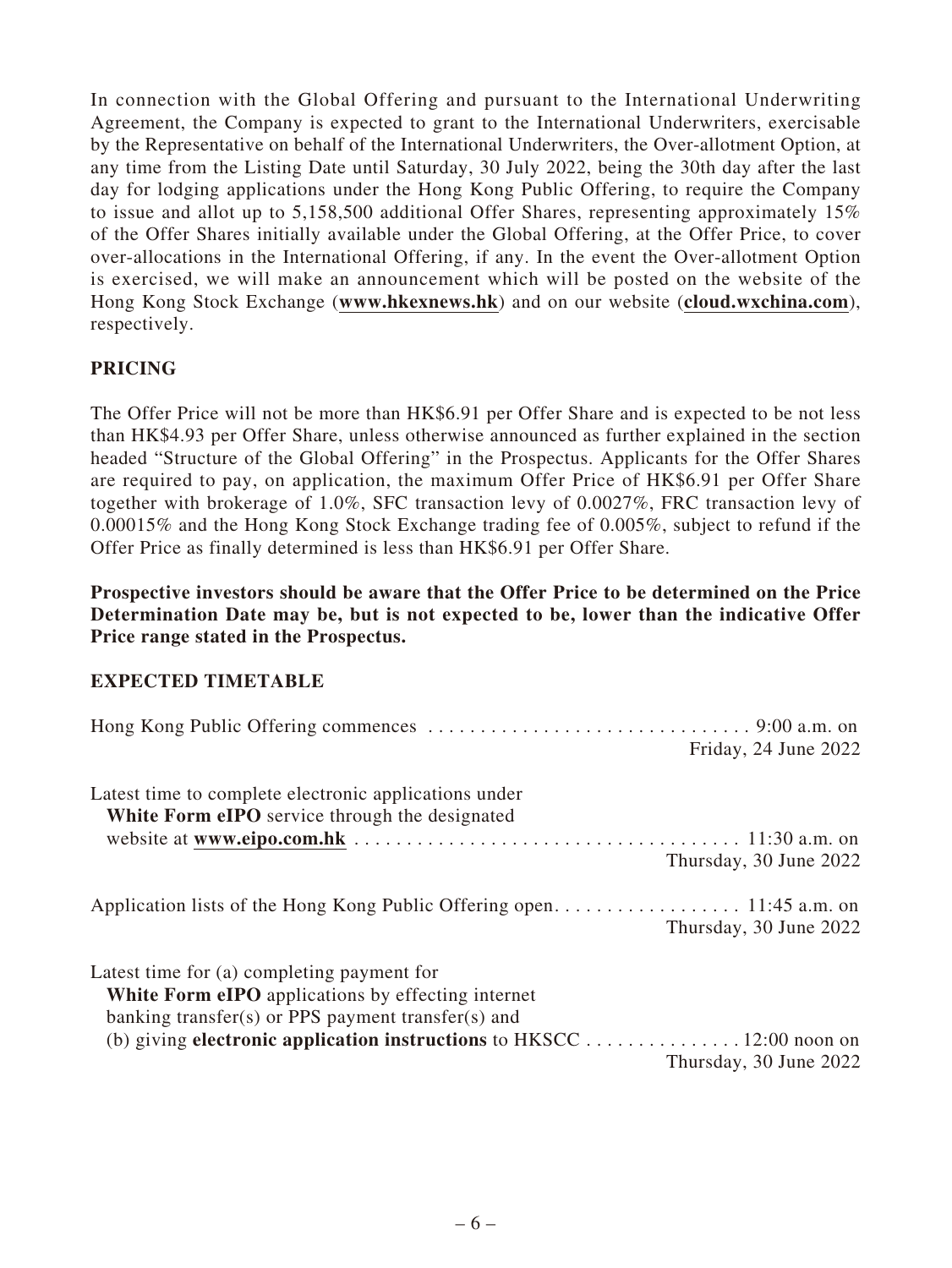If you are instructing your **broker** or **custodian** who is a CCASS Clearing Participant or a CCASS Custodian Participant to give **electronic application instructions** via CCASS terminals to apply for the Hong Kong Offer Shares on your behalf, you are advised to contact your **broker** or **custodian** for the latest time for giving such instructions which may be different from the latest time as stated above.

|     |                                                                                                                                                                                                                                                                                                                                                                                                                                                                                                                                       | Thursday, 30 June 2022                                                                   |
|-----|---------------------------------------------------------------------------------------------------------------------------------------------------------------------------------------------------------------------------------------------------------------------------------------------------------------------------------------------------------------------------------------------------------------------------------------------------------------------------------------------------------------------------------------|------------------------------------------------------------------------------------------|
|     | Expected Price Determination Date Thursday, 30 June 2022                                                                                                                                                                                                                                                                                                                                                                                                                                                                              |                                                                                          |
| (1) | Announcement of the Offer Price, the level of indications<br>of interest in the International Offering, the level of<br>applications in the Hong Kong Public Offering and the<br>basis of allocation of the Hong Kong Offer Shares under<br>the Hong Kong Public Offering to be published on<br>the website of the Hong Kong Stock Exchange at<br>www.hkexnews.hk and the Company's website at<br>cloud.wxchina.com on or beforeThursday, 7 July 2022                                                                                 |                                                                                          |
| (2) | An announcement of results of allocations in the<br>Hong Kong Public Offering (with successful<br>applicants' identification document numbers, where<br>appropriate) to be available through a variety of channels,<br>including the website of the Hong Kong Stock Exchange at<br>www.hkexnews.hk and the Company's website at<br>cloud.wxchina.com (for details, please refer<br>to the paragraph headed "How to Apply for<br>Hong Kong Offer Shares – 11. Publication of<br>Results" in the Prospectus) from Thursday, 7 July 2022 |                                                                                          |
|     | Results of allocations in the Hong Kong Public Offering<br>will be available at www.iporesults.com.hk<br>(alternatively: English https://www.eipo.com.hk/en/Allotment;<br>Chinese https://www.eipo.com.hk/zh-hk/Allotment) with                                                                                                                                                                                                                                                                                                       | Thursday, 7 July 2022 to<br>12:00 midnight on Wednesday, 13 July 2022                    |
|     | Results of allocations in the Hong Kong Public Offering<br>to be available at telephone enquiry<br>by calling $+852$ 2862 8555<br>between 9:00 a.m. and 6:00 p.m. fromThursday, 7 July 2022                                                                                                                                                                                                                                                                                                                                           | to Tuesday, 12 July 2022<br>(except Saturday, Sunday and<br>public holiday in Hong Kong) |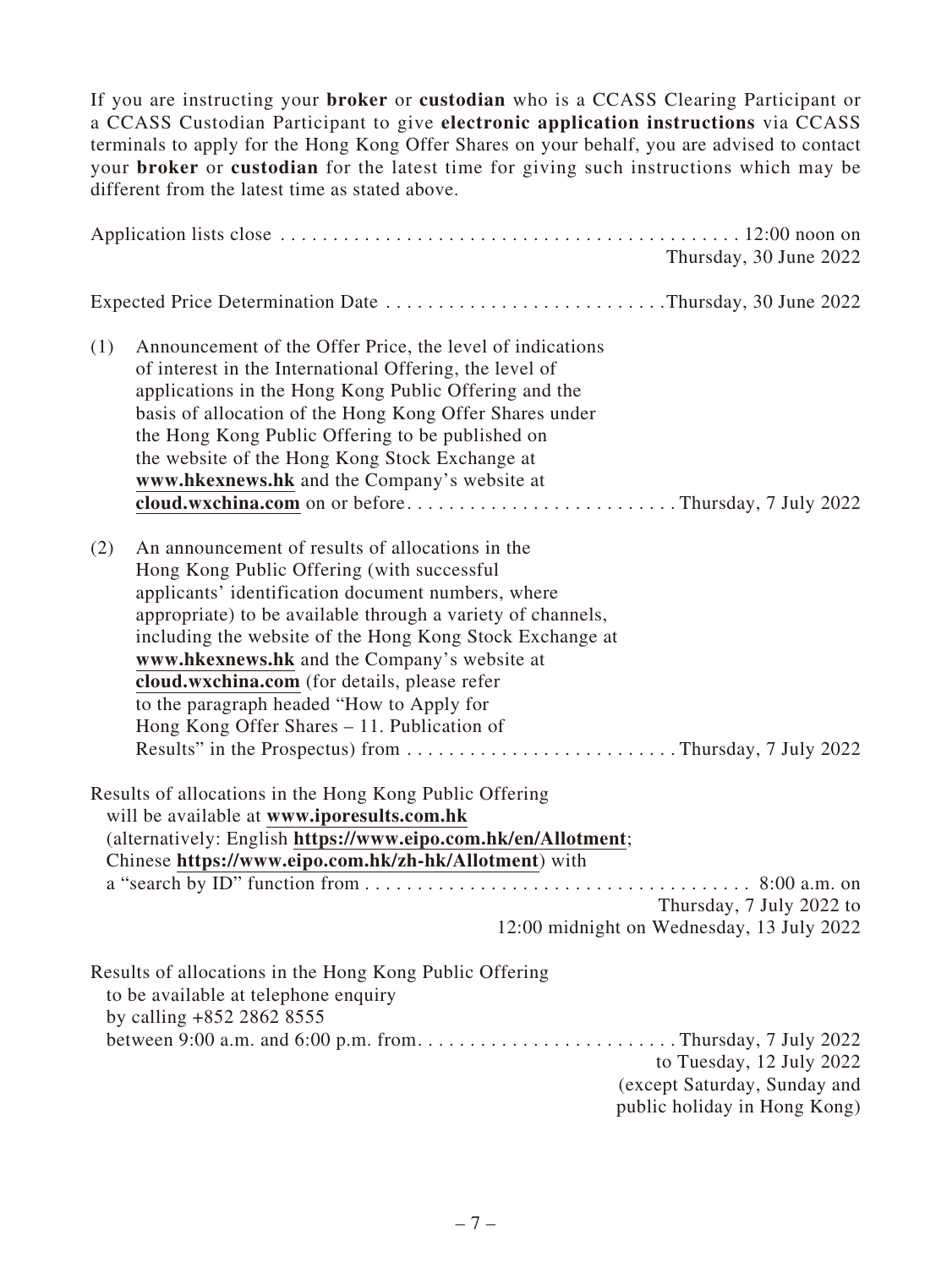| Share certificates in respect of wholly or partially<br>successful applications to be dispatched/collected or<br>deposited into CCASS on or beforeThursday, 7 July 2022                                  |
|----------------------------------------------------------------------------------------------------------------------------------------------------------------------------------------------------------|
| <b>White Form e-Refund payment</b><br>instructions/refund cheques in respect of wholly or<br>partially successful applications (if applicable)<br>or wholly or partially unsuccessful applications to be |
| Dealings in the Shares on the Hong Kong Stock Exchange                                                                                                                                                   |

*Note:* All times and dates refer to Hong Kong local times and dates, except as otherwise stated.

### **SETTLEMENT**

Subject to the granting of the approval for listing of, and permission to deal in, the Shares on the Hong Kong Stock Exchange and compliance with the stock admission requirements of HKSCC, the Shares will be accepted as eligible securities by HKSCC for deposit, clearance and settlement in CCASS with effect from the date of commencement of dealings in the Shares on the Hong Kong Stock Exchange or such other date as may be determined by HKSCC. Settlement of transactions between participants of the Hong Kong Stock Exchange is required to take place in CCASS on the second settlement day after any trading day. All activities under CCASS are subject to the General Rules of CCASS and CCASS Operational Procedures in effect from time to time. All necessary arrangements have been made to enable the Shares to be admitted into CCASS. Investors should seek the advice of their stockbrokers or other professional advisers for details of the settlement arrangement as such arrangements may affect their rights and interests.

# **ELECTRONIC APPLICATION CHANNELS**

### **White Form eIPO service**

You may submit your application to the **White Form eIPO** Service Provider at **www.eipo.com.hk** (24 hours daily, except on the last application day) from 9:00 a.m. on Friday, 24 June 2022 until 11:30 a.m. on Thursday, 30 June 2022 and the latest time for completing full payment of application monies in respect of such applications will be 12:00 noon on Thursday, 30 June 2022 or such later time as described in the section headed "How to Apply for Hong Kong Offer Shares – 10. Effect of bad weather and/or Extreme Conditions on the opening of the application lists" in the Prospectus.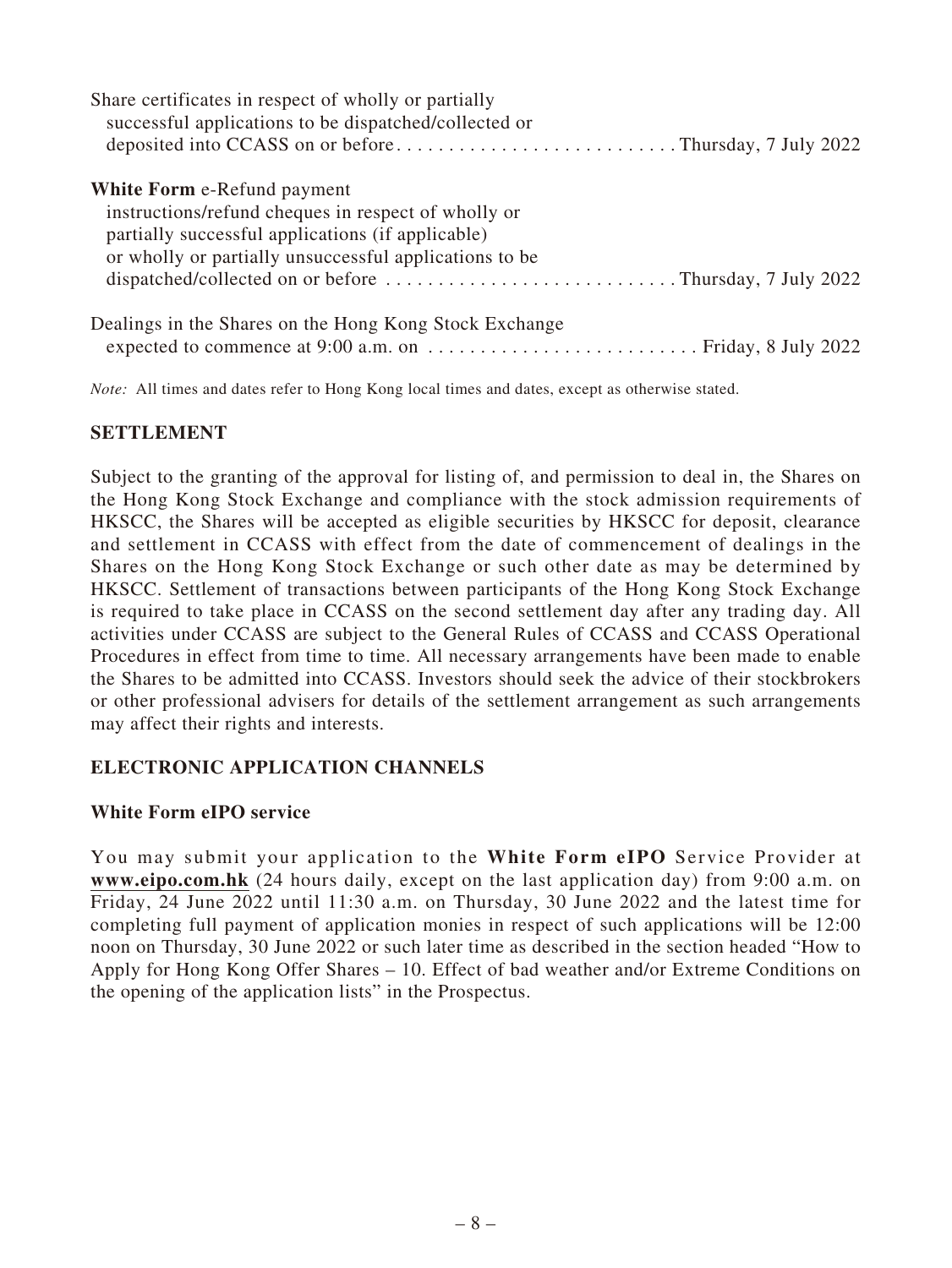# **CCASS EIPO**

CCASS Clearing/Custodian Participants can input **electronic application instructions** at the following times on the following dates: $(1)$ 

> **Friday, 24 June 2022 — 9:00 a.m. to 8:30 p.m. Monday, 27 June 2022 — 8:00 a.m. to 8:30 p.m. Tuesday, 28 June 2022 — 8:00 a.m. to 8:30 p.m. Wednesday, 29 June 2022 — 8:00 a.m. to 8:30 p.m. Thursday, 30 June 2022 — 8:00 a.m. to 12:00 noon**

*Note:*

(1) The times in this sub-section are subject to change as HKSCC may determine from time to time with prior notification to CCASS Clearing/Custodian Participants and/or CCASS Investor Participants.

CCASS Investor Participants can input **electronic application instructions** from 9:00 a.m. on Friday, 24 June 2022 until 12:00 noon on Thursday, 30 June 2022 (24 hours daily, except on Thursday, 30 June 2022, the last application day).

The latest time for inputting your **electronic application instructions** will be 12:00 noon on Thursday, 30 June 2022, the last application day or such later time as described in the section headed "How to Apply for Hong Kong Offer Shares – 10. Effect of bad weather and/or Extreme Conditions on the opening of the application lists" in the Prospectus.

If you are instructing your **broker** or **custodian** who is a CCASS Clearing Participant or a CCASS Custodian Participant to give **electronic application instructions** via CCASS terminals to apply for the Hong Kong Offer Shares on your behalf, you are advised to contact your **broker** or **custodian** for the latest time for giving such instructions which may be different from the latest time as stated above.

The application monies (including the brokerage, SFC transaction levy, FRC transaction levy and the Hong Kong Stock Exchange trading fee) will be held by the receiving bank and on behalf of the Company after the closing of the application lists and the refund monies, if any, will be returned to the applicants without interest on or before Thursday, 7 July 2022.

Please refer to the sections headed "Structure of the Global Offering" and "How to Apply for Hong Kong Offer Shares" in the Prospectus for details of the conditions and procedures of the Hong Kong Public Offering.

**Application for the Hong Kong Offer Shares will only be considered on the basis of the terms and conditions set out in the Prospectus, the GREEN Application Form and on the designated website (www.eipo.com.hk) for the White Form eIPO service.**